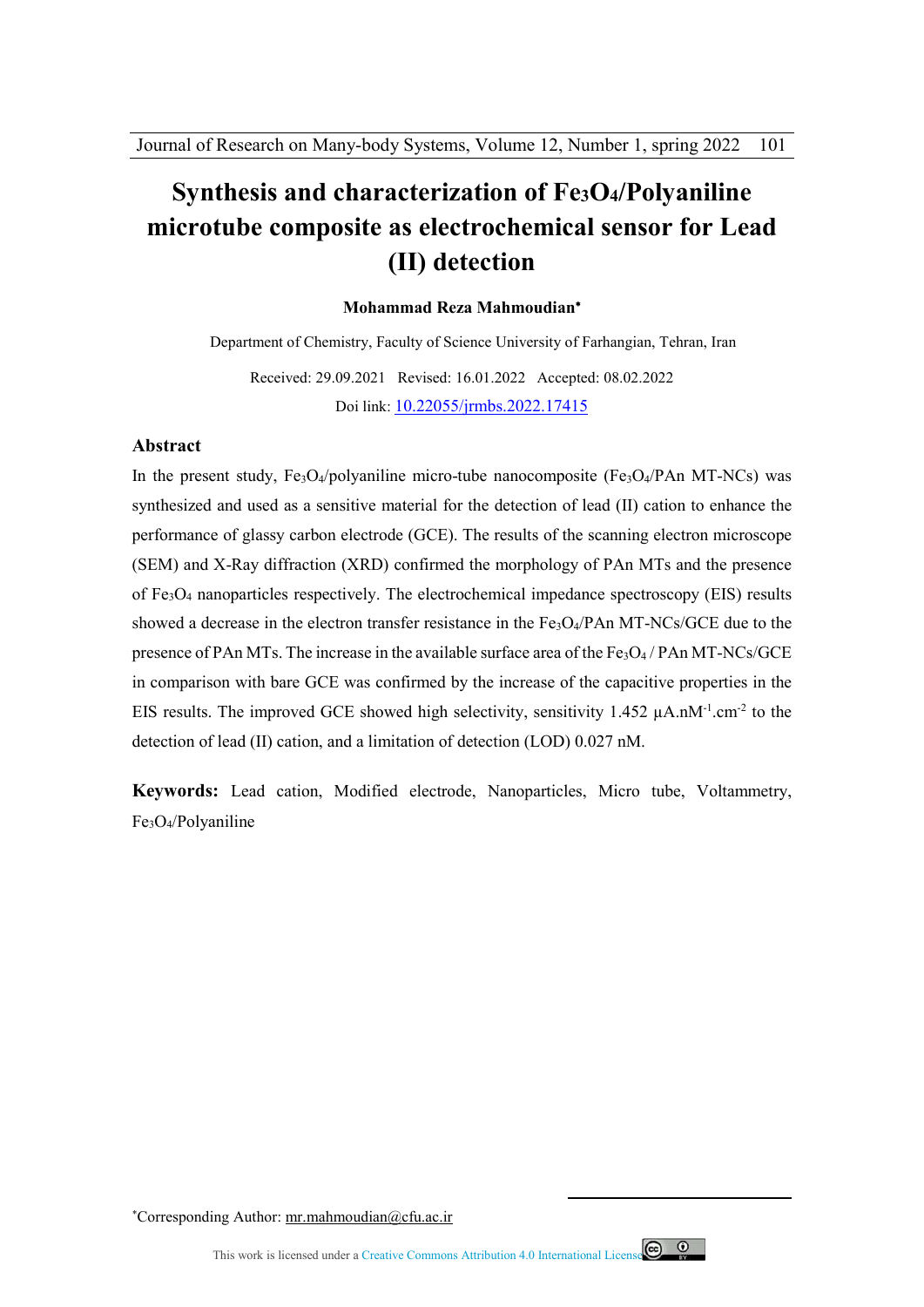مقاله پڑوهشی مجلهٔ پژوهش سیستمهای بس ذرهای، دورهٔ۱۲، شمارهٔ۱، بهار۱۴۰۱  $\mathcal{N} \cdot \mathcal{N}$ کام سنتز وخصوصيت سنجى كاميوزيت Fe3O4/يلي آنيلين ميكرولوله بهعنوان حسگر الکتروشیمیایی برای تشخیص کاتیونهای سرب (II)

محمدرضا محموديان\*

گروه شیمی، دانشکده علوم، دانشگاه فرهنگیان، تهران، ایران

دريافت: ١۴٠٠/٠٧/٠٧ ويرايش نهائي: ١۴٠٠/١٠/٢۶ يذيرش: ١٢٠٠/١١/١٩ Doi link: 10.22055/jrmbs.2022.17415

#### حكىدە

در کار حاضر کامپوزیت Fe3O4/پلی آنیلین میکرولوله سنتز شد و بهعنوان یک مادهٔ حساس برای تشخیص کاتیون سرب (II) جهت بهبود عملكرد الكترود كربن شيشهاى( GCE) مورد استفاده قرارگرفت. نتايج حاصل از ميكروسكوپ الكتروني و پراش اشعهٔ ایکس بهترتیب ریخت میکرولولههای پلیآنیلین و حضور نانو ذرات Fe3O4 را تأیید نمود. از طرف دیگر، نتایج حاصل از طيف سنجى امپدانس الكتروشيميايى، كاهش مقاومت الكتريكي الكترود بهبود يافته با كامپوزيت Fe3O4/پلي آنيلين ميكرولوله بهدلیل حضور میکرولولههای پلیآنیلین را تأیید نمود. نتایج حاصل از طیف سنجی امپدانس یک افزایش در خواص خازنی الکترود بهبود یافته در مقایسه با الکترود کربن شیشهای را تأیید نمود که نشان دهندهٔ افزایش سطح قابل دسترس الکترود بهبود یافته بود. الكترود حاصل يك انتخاب پذيري بالا، حساسيت 1M2.cm<sup>2</sup>.nM (1,۴۵۲ بهتشخيص كاتيون سرب (II) و حد تشخيص ۰٬۰۲۷nM م. را با توجه بهنتایج آزمایشها نشان داد.

سنجي [٣]، طيف سنجي جرمي [٢]، نشر و جذب اتمي

[۵]، طيف سنجي فلورسانس [۶] و تكنيكهاي

الکتروشیمیایی [۷] برای تجزیههای کمی و کیفی

کاتیون فلزات سنگین معرفی شدهاند، که در بین این

روشها، تكنيكهاى الكتروشيمياى بهدلايل مختلف

نظیر ارزانی، سادگی و قابل قبول بودن میزان حساسیت

<mark>آنها، توجه بسیاری از محققین را بهخود جلب کرده</mark>

است [۹و۸]. از طرفي حسگرهاي الكتروشيمياي بهدليل

قابل حمل بودن مورد توجه عموم مردم نيز قرار

گرفتهاند. در سال های اخیر بهکارگیری فناوری نانو در

ساخت حسگرهای الکتروشیمیایی یک بهبود

كليدواژگان: كاتيون سرب، الكترود اصلاح شده، نانو ذرات، ميكرولوله، ولتامتري، Fe3O4/بلي آنيلين

#### مقدمه

در سالهای اخیر آلودگی آبهای آشامیدنی و مواد غذایی به فلزات سنگین یک مشکل بزرگ در بین جوامع انسانی شناخته شده است. این درحالی است که، این نوع آلودگیها به مانند آلودگیهای با منشأ آلی، با حرارت دادن قابل برطرف شدن نمي باشد [1]. بر پاية توصیههای سازمان جهانی بهداشت، سطح آلودگی مواد غذایی با کاتبون فلزات سنگین نظیر کاتبونهای سرب، جيوه، کروم وديگر کاتيونها مي!پست مرتباً بررسي و تعیین گردد [۲]. تاکنون روش های گوناگونی نظیر رنگ

باز نشر این مقاله با ذکر منبع آزاد است. این مقاله تحت مجوز کریتیو کامنز تخصیص ۴٫۰ بینالمللی میباشد



<sup>\*</sup> نويسندة مسئول: mr.mahmoudian@cfu.ac.ir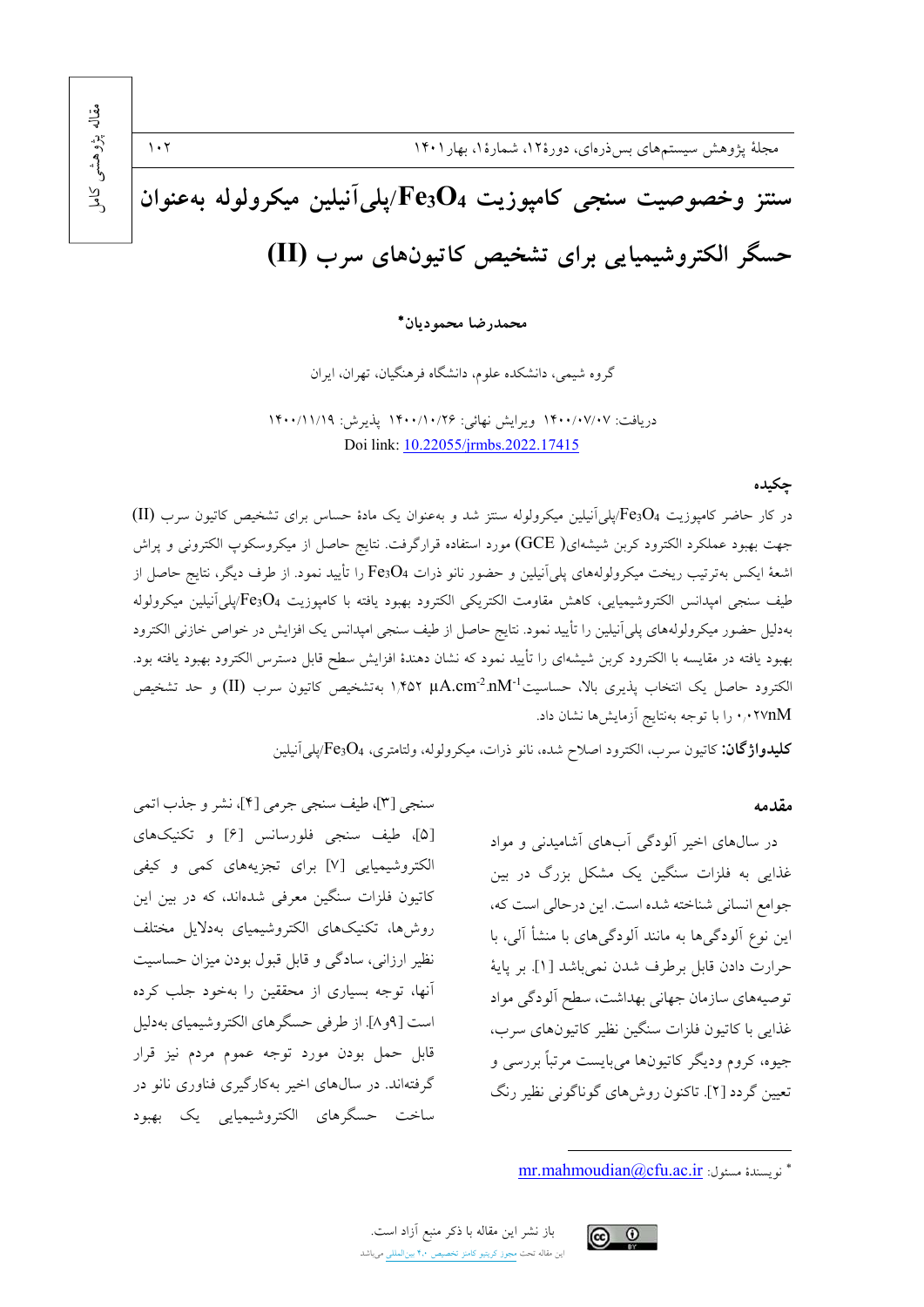|  | سنتز وخصوصیت سنجی کامپوزیت … |  |  |
|--|------------------------------|--|--|

ميزان حساسيت الكترود در تشخيص كاتيون سرب (II) داشته باشد. بر پایهٔ این راهبرد استفاده از الکترواکتیو پلیمرها نظیر پلی آنیلین می تواند نقش بهسزایی در ۱– افزايش هدايت الكتريكي [١٨] ٢- كاهش قيمت الكترود در مقايسه با استفاده از نانو ذرات طلا و نقره داشته باشد. مونومرهای آنیلین نشان دادهاند که نه تنها با تغيير نوع الكتروليت و مادهٔ اكسيد كنندهٔ آنها، پلیمرهایی با هدایت الکتریکی متفاوت تولید میکنند بلکه ریختهای مختلفی را نیز از خود نشان میدهند [۱۸]. در این کار بر پایهٔ راهبرد تشریح شدهٔ نانوذرات در مجاورت میکرولولههای پلی آنیلین سنتز Fe3O4 شده و توانایی کامپوزیت حاصل بهعنوان مادهٔ بهبود دهنده عملکرد الکترود کربن شیشهای به عنوان یک حسگر الکتروشیمیایی برای تشخیص کاتیون سرب (II) مورد تحقیق قرار گرفته است.

## کارهای آزمایشگاهی

### مواد شیمیایی و معرفهای مورد استفاده

تمام مواد شيميايي از قبيل FeCl2 ،FeCl3، مونومر أنيلين از شركت ألدربچ-سيگما خريداري شد، استيک اسید، سدیم استات که در تهیهٔ بافر استاتی مورد استفاده قرار گرفت از شرکت مرک خریداری شد. محلول بافر با غلظت ۰٫۱ مولار و pH=6 تهیه شد. pH=6 بر اساس حداکثر جریان مشاهده شده مربوط به پیک کاهشی كاتيون سرب تنظيم شد.

## سنتز میکرولولههای پلی آنیلین

در فرایند سنتز میکرولولههای پلی آنیلین مراحل زیر به اجرا درآمد: در ابتدا یک محلول ۰٫۴ مولار استیک اسید و ۱٫۲ مولار متانول با نسبت حجمی ۱:۱ آماده گردید. سپس ۱٫۸۲ میلی لیتر مونومر آنیلین را به ۱۰۰ میلی لیتر از محلول تهیه شده در مرحلهٔ اول اضافه می شود. اضافه کردن مونومر آنیلین به محلول تهیه شده

چشمگیری را در حساسیت این ابزارها در تشخیص .<br>آلودگیهای ناشی از فلزات سنگین ایجاد کرده است. در میان فلزات سنگین، تشخیص وجود کاتیون سرب در مواد غذایی و آب آشامیدنی اهمیت بهسزایی بهدلیل اثر گذاری شدید بر روی سیستمهای عصبی دارد [۲]. بههمین دلیل ساخت حسگرهای الکتروشیمیایی شناساگر کاتیون سرب با بهکارگیری نانوفناوری مورد توجه قرارگرفته است. محققین نشان دادهاند که الكترودهاى ساخته شده با نانوذرات طلا ويا نقره قابلیت خوبی برای تشخیص کاتیونهای سرب را دارا می باشند [۱۳–۱۰]. با این حال، در رابطه با کارایی الكترودهاى ساخته شده با نانو ذرات طلا يك اثر يون مزاحم ناشی از وجود کاتیونهای کادمیوم مشاهده می شود، در حالی که الکترودهای ساخته شده با نانو ذرات نقره این محدودیت را ندارد [۱۰و۱۲]. استفاده از نانو کامپوزیتهای MWCNTs/نانوذرات کروی Fe3O4 در ساخت الكترودهاى حساس بهسرب (II) به عنوان بهبود دهندهٔ الکترود کربن شیشهای '(GCE) با عملکرد مناسب ثابت کرد که نانوذرات کروی Fe3O4 میتوانند کاندید مناسبی در توسعهٔ نانوحسگرهای الکتروشیمیایی تشخیصی کاتیون سرب (II) در نظر گرفته شوند [۱۴]. تحقیقات اخیر بر روی نانو کامپوزیتهای حاصل از گرافن اکسید و Fe3O4 نیز عملکرد نانو ذرات Fe3O4 را بهعنوان یک مادهٔ حساس به كاتيون سرب (II) تأييد نمود [١٥]. كاهش اندازهٔ .<br>نانوذرات و مقدار تجمع آنها دو عامل<sub>ی</sub> هستند که می توانند در افزایش سطح قابل دسترس نانوذرات اثر گذاشته و برهمكنش مؤثر بين سطح الكترود بهبود يافته با نانو مواد با آنالیت را افزایش دهد [۱۷و۱۶]. از طرف دیگر، افزایش رسانایی و یا بهعبارت دیگر جبران كاهش رسانايي الكتريكي الكترودي كه با نانوذرات Fe3O4 بهبود يافته است مي تواند تأثير بهسزايي بر روي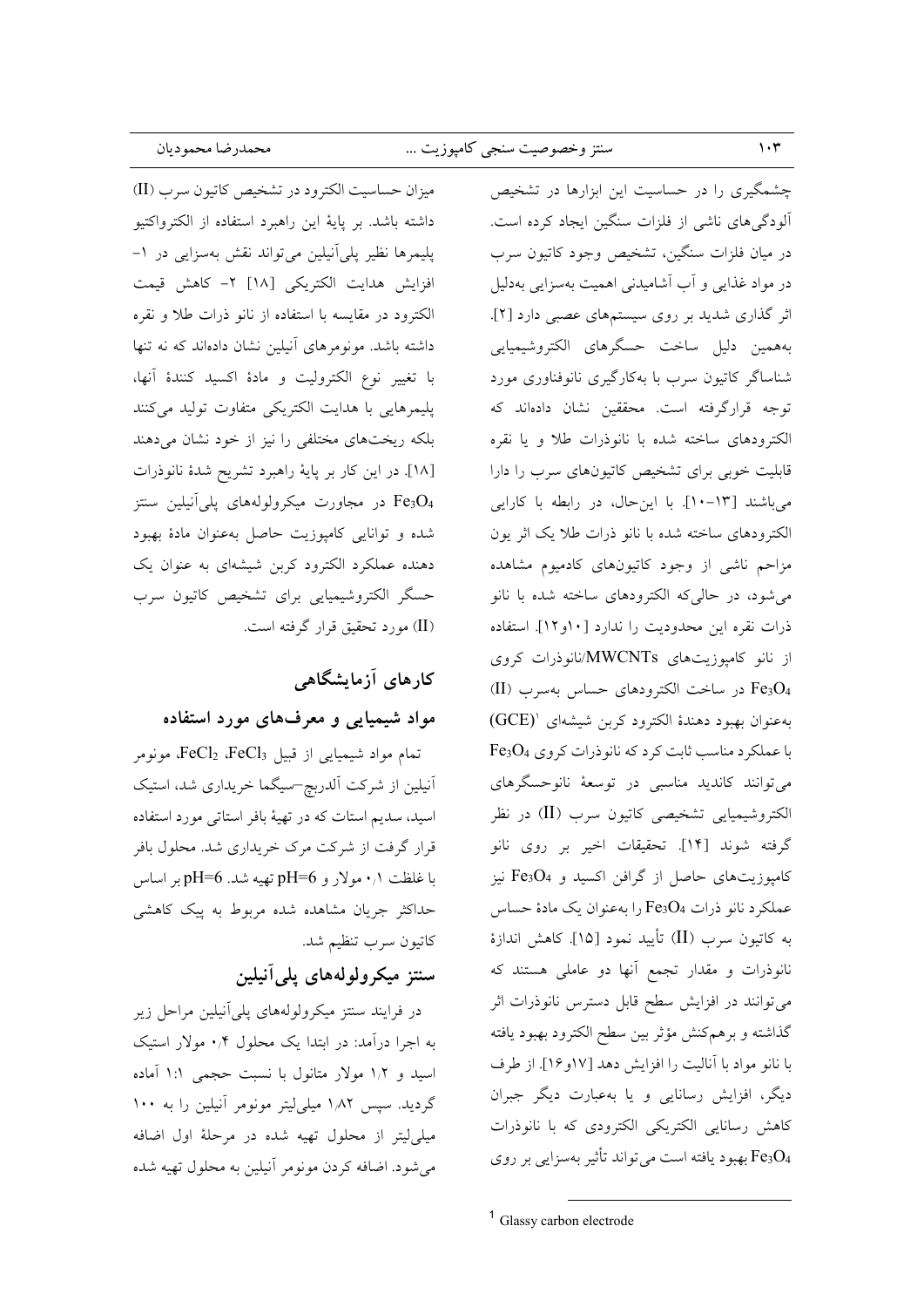در شرایط چرخش محلول با سرعت ۴۰۰ rpm بهمدت ۲۰ دقیقه در دمای اتاق انجام میگردد (محلول۱). از طرف دیگر به ۱۰۰ میلی!پتر از محلول اولیه که شامل استیک اسید و متانول به نسبت ۱:۱ حجمی-حجمی مي باشد، ۵٬۷۱ گرم آمونيوم پرسولفات اضافه مي شود. پس از انحلال کامل، این محلول بهیکباره به محلول ۱ اضافه می شود. سپس مخلوط حاصل در یک شرایط ساکن در درون یخچال در دمای ۵-۰ درجهٔ سانتی گراد برای ۱۰ ساعت نگهداری شده و پس از آن، بعد از فیلتر کردن، با آب و متانول شستشو شده و برای ۲۴ ساعت در اَون تحت خلاء خشک می گردد [۱۹].

### سنتز كاميوزيت Fe3O4/يلي آنيلين ميكرولوله

۰/۱ گرم از میکرولوله پلی آنیلین تهیه شده در مرحلهٔ قبل را در ۲۰۰ میلی لیتر آب مقطر با استفاده از دستگاه التراسونيک برای ٢٠ دقيقه پخش ميگردد. سپس ٥٠ میلی لیتر محلول ۱ مولار FeCl2، ۵۰ میلی لیتر محلول ۲مولار FeCl<sub>3</sub> بهآرامی به ۲۰۰ میل<sub>ی</sub>لیتر مخلوط حامل میکرولولههای پلیآنیلین اضافه میگردد و برای ۱۰ دقيقه با سرعت ٢٠٠ rpm جر خانده مي شوند. در مر حلهٔ بعد با استفاده از محلول آمونیاک، pH به ۱۰ رسانده می شود (در حالی که محلول در حال چرخش است). این شرایط برای ۳ ساعت حفظ می گردد. بعد از گذشت ۳ ساعت، ۱۰ میلی لیتر هیدرازین ۰٫۰۱ مولار به مخلوط در حال چرخش اضافه شده و دما به ۸۰ درجهٔ سانتی گراد رسانده می شود. بعد از گذشت ۵ ساعت در اين شرايط دمايي، مخلوط فيلتر شده و شستشو مي گردد و در دمای ۸۰ درجهٔ سانتی گراد خشک می گردد.

### دستگاههای مورد استفاده

میکرولوله و یلی آنیلین میکرولوله با استفاده از

ميكروسكوب الكتروني روبشي انتشار ميدان ,(FESEM) (Quanta 200F) مورد بررسی قرار گرفت. برای بررسی جزئیات بیشتر از ریخت کامپوزیت Fe3O4/پلی آنیلین میکرولوله و پلی آنیلین میکرولوله از میکروسکوپ الكتروني عبوري (TEM)

(Philips CM200, at an operating voltage of 200 kV) استفاده گر دىد. از يراش اشعهٔ ايكس (X-ray diffraction) (Siemens, D5000) برای شناسایی و مطالعهٔ کریستال Fe3O4 مورد استفاده قرار گرفت. طیف

سنجي مادون قرمز تبديل فوريه (FT- IR /FT-FIR spectrometer)(Spectrum ۴۰۰) برای .<br>تأیید سنتز پل*ی*آنیلین مورد استفاده قرار گرفت. آزمایشهای ولتامتری با استفاده از دستگاه پتانسیواستات/گالوانو استات ساخت شرکت مترو اهم (Ecochemie, PGSTAT-302N, Metrohm Autolab, Netherland)

در یک سل سه الکترودی شامل یک الکترود کمکی پلاتین، الکترود کار بهبود یافتهٔ کربن شیشهای (GCE) و الكترود مرجع Ag/AgCl انجام گرديد. دانسيتهٔ جريان با استفاده از محاسبهٔ سطح فعال الكترود با استفاده از معادلهٔ Randles–Šev/cik و نتایج حاصل از ولتامتري چرخهاي محاسبه گرديد [۲۰].

# تهيهٔ الکترود کربن شيشهای بهبود يافته با كامپوزيت Fe3O4/يلي آنيلين ميكرولوله

امیلی گرم از کامپوزیت Fe3O4/پلی آنیلین میکرولوله، پلی آنیلین میکرولوله و Fe3O4 بهصورت جداگانه در ۱ میلی لیتر آب دو بار تقطیر شده برای ۱۰ دقیقه در دستگاه التراسونیک برای تهیهٔ یک محلول کاملاً یکنواخت یخش گردید. سپس ۱۰میکرولیتر از هر مخلوط بر روی الکترودهای کربن شیشهای بهصورت

<sup>&</sup>lt;sup>1</sup> Field Emission Scanning Electron Microscope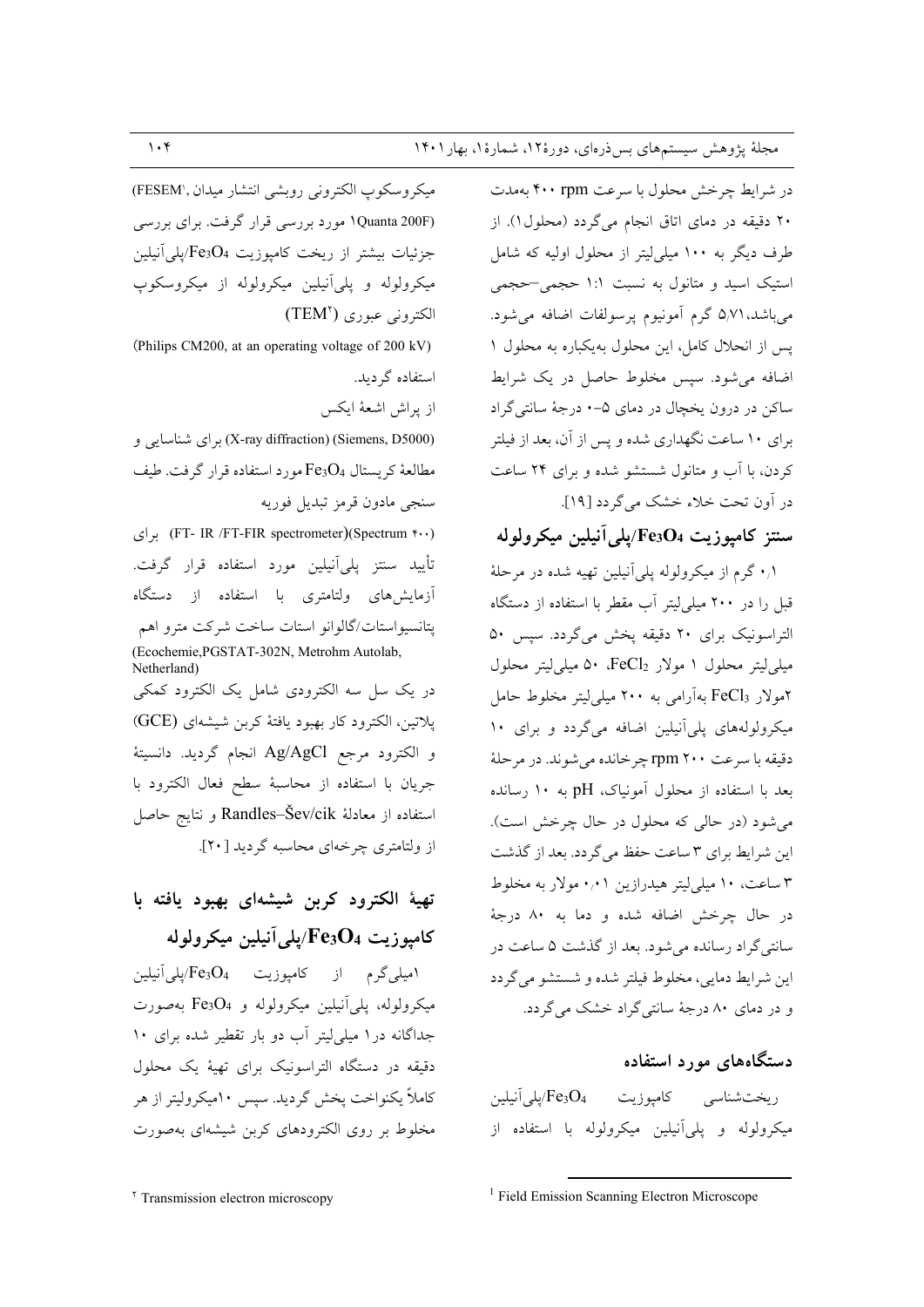قابل مشاهده میباشد. برای بررسی بیشتر و دریافت جزئیات کاملتر در رابطه با ریخت و اندازه میکرولولههای پلیآنیلین (شکل۱پ) و نانو ذرات (شکل ۱ت) از TEM بهره برده شد. نتایج نشان میدهد  $YV \pm \Delta$  nm برابر با Fe3O4 که اندازهٔ نانو ذرات Fe3O4 میباشد. همچنین نتایج حاصل نشان میدهد، با ایجاد میکرولولههای پلی آنیلین، می توان با حداقل مقدار پلیمر سطح قابل دسترس بیشتری برای پراکنده شدن نانو ذرات Fe3O4 ایجاد نمود، این در حالیست که نانو ذرات Fe3O4 نيز بهنوبهٔخود سطح قابل دسترس بیشتری برای برهمکنش با آنالیت ایجاد میکنند. (شکل اث) پراش انرژی پرتو ایکس کامپوزیت بلی آنیلین میکرولوله را نشان میدهد . $\rm Fe_3O_4$ 



شکل ۱- الف: تصاویر FESEM میکرولولههای پلیآنیلین و ب: كامپوزيت Fe3O4/پلي آنيلين ميكرولوله. پ: تصاوير TEM میکرولولههای پلیآنیلین و ت: نانو ذرات و ث: پراش انرژی پرتو ایکس كامپوزيت Fe3O4/پلي آنيلين ميكرولوله. منبع عناصر اکسیژن و آهن از Fe3O4 بوده در حال<sub>ی</sub>که منبع کربن از پلیآنیلین میکرولوله میباشد. همچنین

درصد وزنی هر عنصر در جدول۱ آورده شده است.

جداگانه چکانده شد تا خشک شود. برای تسریع در فرايند خشك شدن الكترودها، از أون با دماي ۵۰ درجه سانتی گراد استفاده شد. لازم بهذکر است سطح الکترودهای کربن شیشهای قبل از بهبود با کامپوزیت با استفاده از یولیش با یودر آلومینا و شستشو با متانول و آب دو بار تقطیر شده تمیز گردید. پس از خشک شدن الکترود، برای افزایش پایداری مواد قرار گرفته شده بر روی سطح الکترود از نفیون ۱۱۷ (٪۱جرمی–حجمی) بهمقدار ۴میکرولیتر استفاده گردید که بر روی الکترودها چکانده شد. پس از خشک شدن نفیون الکترودها آمادهٔ آزمایش بودند.

# بحث و نتيجهگيري چگونگی انتخاب مواد و راهبرد

هدف از این پروژه ساخت حسگر الکتروشیمیایی تشخيص دهندهٔ كاتيون سرب بوده و بر پايهٔ مطالعات گذشته افزایش حداکثری جریان عبوری حاصل از واکنش اکسایش و کاهش در سطح حسگر، تأثیر اساسی بر روی حساسیت حسگر خواهد داشت. بر پایهٔ این راهبرد افزایش سطح قابل دسترس مواد بهبود دهنده الکترود کربن شیشهای با استفاده از فناوری نانو و افزايش هدايت الكتريكي مادهٔ بهبود دهنده در اين پروژه مد نظر قرار گرفت که بهترتیب نانو ذرات Fe3O4 و میکرولولههای پلی آنیلین برای حصول به این اهداف مورد توجه قرار گرفتند.

### نتايج حاصل از FESEM و TEM و EDX **XRD**

ريخت ميكرولولههاي پلي أنيلين (شكل االف) و كامپوزيت Fe3O4/پلي آنيلين ميكرولوله (شكل اب) با استفاده از FESEM مورد مطالعه قرار گرفت. نتایج بهطور واضح میکرولولههای پلیآنیلین را در هر دو شکل تأیید کرده و از طرفی قرارگیری نانو ذرات Fe3O4 بر روى سطح ميكرولولههاى پلي أنيلين بهخوبي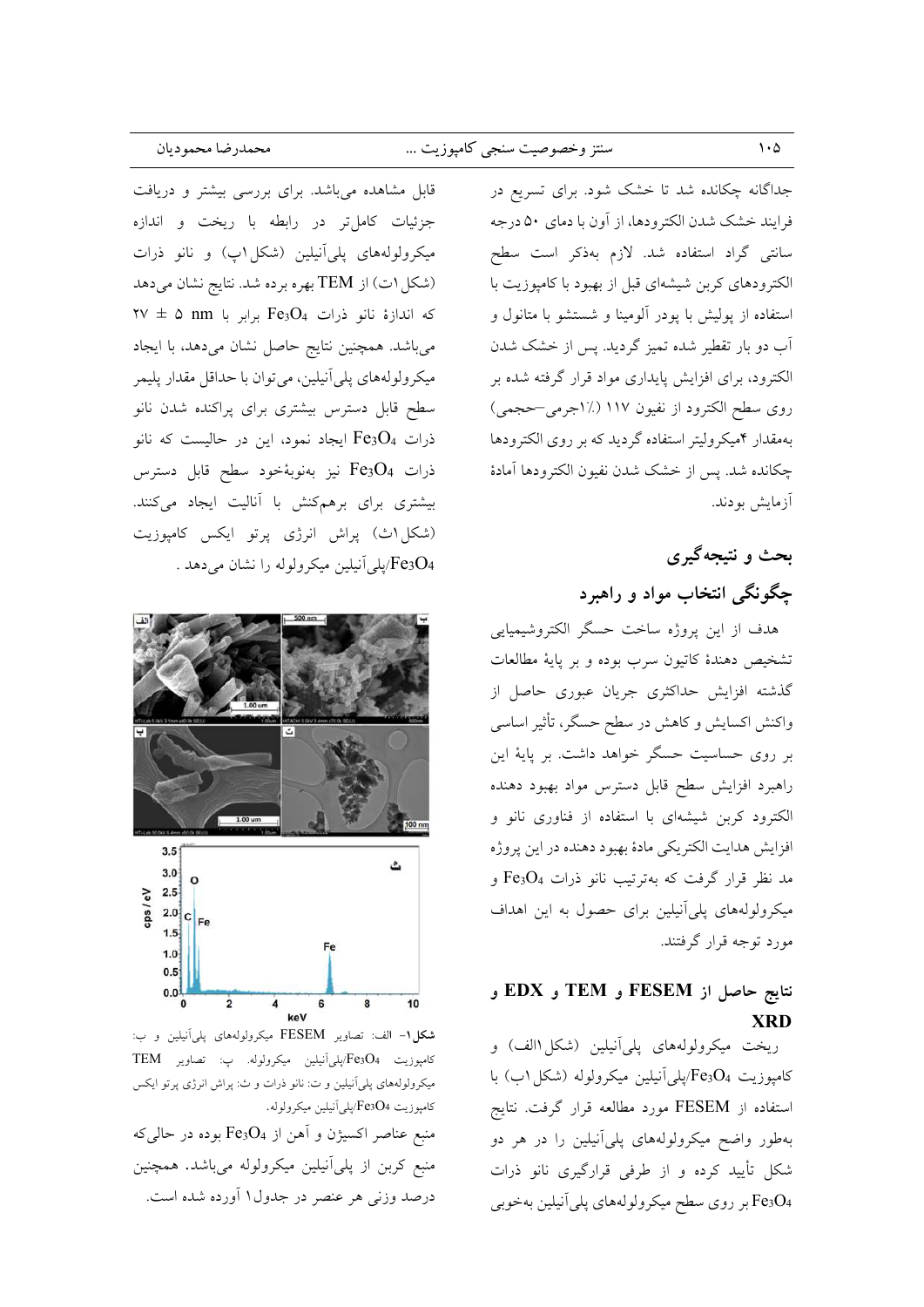جدول. ۱. درصد وزني عناصر موجود در كاميوزيت/ يلي آنيلين ميكرولوله Fe3O<sub>4</sub>

|       |       | Fe    | عنص         |
|-------|-------|-------|-------------|
| 28,89 | ۳۲.۸۳ | ۳۸٫۴۸ | درصد وزني./ |

شکل۲(الف و ب) بهترتیب نتایج XRD نانو ذرات و کامپوزیت Fe3O4/ پلی آنیلین میکرولوله را Fe3O4 نشان میدهد. هر دو نتیجه، شدتهایی را که مربوط بهییکهای (۳۱۱) و (۵۱۱) و (۴۴۰) که منطبق با کد مرجع ۱۱۱۱–۰۰-۰۰۰ (مگنتیت) میباشد را نشان میدهند. نتایج تأیید میکند که کاتیونهای آهن (II) و (III) در فرایند سنتز کامپوزیت حتی در حضور میکرولولههای آنیلین به مگنتیت تبدیل گردیدهاند.



**شكل۲-** نتايج XRD: الف: نانو ذرات Fe3O4 و ب: كامپوزيت .<br>Fe3O4/يلي آنيلين ميكرولوله.

از طرف دیگر این نتایج عدم حضور ناخالصی را نیز تأييد مي نمايد چرا كه نتايج هيچگونه پيک اضافهاي را نشان نمي دهد.

نتايج حاصل از FTIR كامپوزيت Fe3O4/ يلي آنيلين ميکر ولوله

ازخصوصیت سنجی FTIR برای تأیید حضور پلي آنيلين در كامپوزيت Fe3O4/بلي آنيلين ميكرولوله استفاده گردید. شکل۳(الف و ب) بهترتیب طیف FTIR يلي آنيلين و كاميوزيت Fe3O4/يلي آنيلين میکرولوله را نشان میدهد. در طیف FTIR پلی آنیلین ییک مشاهده شده در ۳۴۳۴ cm<sup>-1</sup> مربوط گروه N-H می باشد که در طیف FTIR کامپوزیت Pe3O4/پلی آنیلین میکرولوله علاوه بر گروه N-H می توان گروه OH مربوط به آب که ناشی از جذب رطوبت توسط نانو ذرات Fe3O4 باشد را نیز مشاهده نمود که با پیک مربوط به N-H همیوشانی کرده است.



**شكل٣-** طيف FTIR: الف: پلي آنيلين و ب: كامپوزيت Fe3O4/پلي أنيلين ميكرولوله.

خط شيبدار بين<sup>1-</sup>١٧٠٠cm تا ٢٨٠٠cm تأييد كنندهٔ حضور الكترونهاي أزاد مؤثر در هدايت الكتريكي پلی آنیلین میباشد [۲۱]. حضور دو پیک 1°۵۷۰ د۱۵۷ وNAV cm<sup>-1</sup> و از طرفی پیک مربوط به N-H تأیید کننده پلیمریزاسیون آنیلین و پیوندهای C-N-C و -C NH-C میباشند. از طرف دیگر پیک موجود در در FTIR كامبوزيت Fe3O4/يلي آنيلين  $\sim 04$ میکرولوله مربوط به ارتعاش پیوند Fe-O می باشد که تأييد كننده حضور نانو ذرات Fe3O4 مي باشد.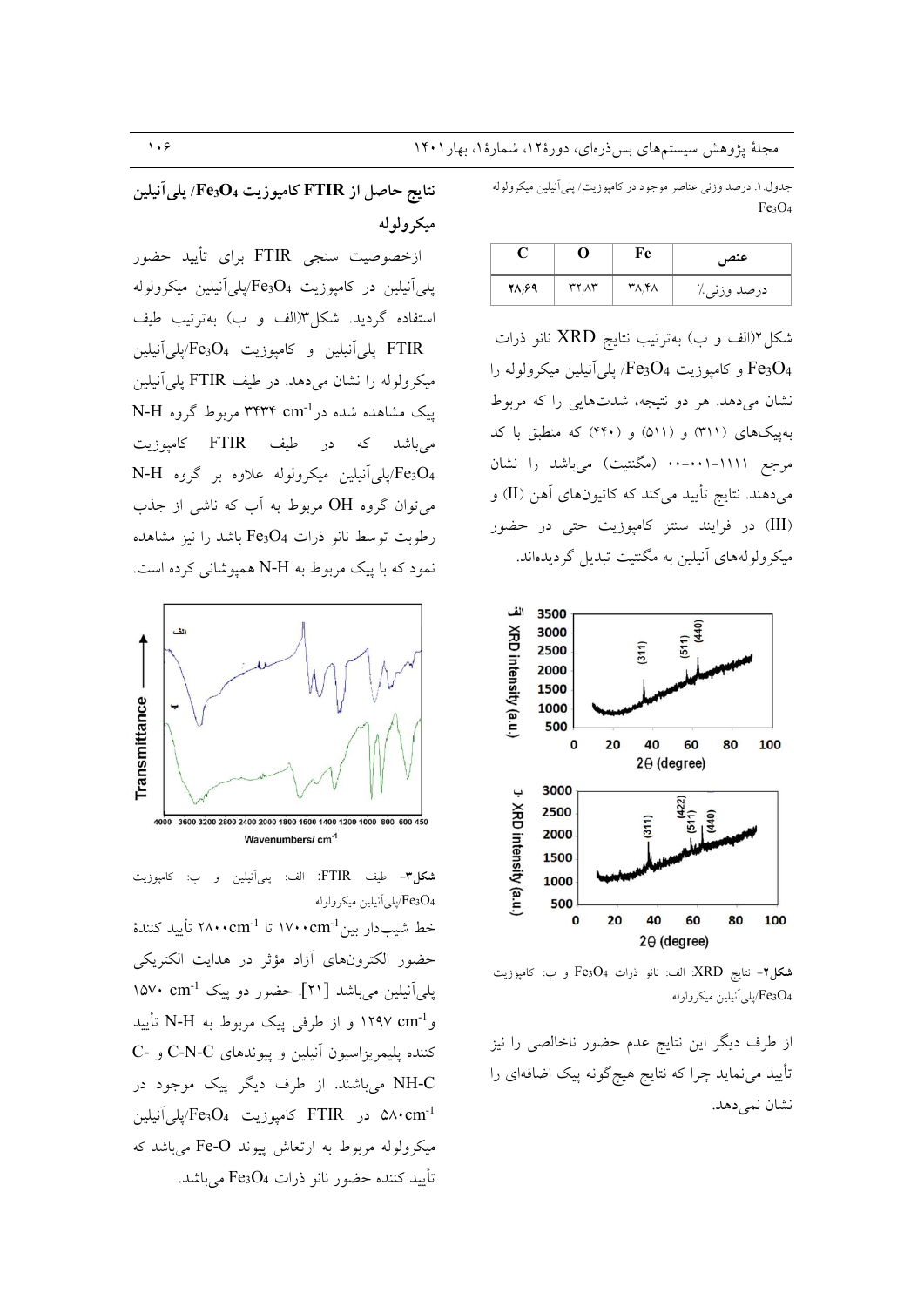

# نتايج مطالعات الكتروشيميايى كامپوزيت /Fe3O4/پلي آنيلين ميكرولوله

رفتار الكتروشيميايي كاتيون سرب بر روى الكترود GCE (شكل ۱۴لف)، الكترود بهبود داده شده با يلي آنيلين ميكرولوله (شكل ١٤لف٢)، الكترود بهبود داده شده با نانو ذرات Fe3O4 (شکل۱۴لف۳) و الکترود بهبود داده شده با كامپوزيت Fe3O4/پلي آنيلين میکرولوله با استفاده از روش ولتامتری چرخهای مورد مطالعه قراركرفت (شكل؟ الف ۴). محلول الكتروليت مورد بررسی، محلول بافری شده کاتیون سرب (II) ( ۱۰ میلی مولار) توسط محلول ۰٫۱ مولار استیک اسید و سديم استات با pH=6 در نظر گرفته شد. سرعت اسكن و دامنهٔ ولتاژ ۰٫۲– تا ۱– ولت برای  $100 \text{ mV. S}^{-1}$ تمام الكترودها تعيين گرديد. نتايج نشان مى دهد كه جریان مربوط به پیک کاهش در حضور الکترود بهبود یافته با کامیوزیت Fe3O4/پلمیآنیلین نسبت به دیگر الكترودها افزايش يافته است. ييك مربوط به اكسايش سرب در ولتاژ ۰٫۵-ولت کارایی کامپوزیت جریان مربوط به اکسایش و کاهش در مقابل افزایش سرعت اسکن نشان می<mark>دهد که، واکنش الکترود یک واکنش</mark> كنترل شده با سطح است (شكل۴پ) [۲۲]. شكل۴ت اثر pH محلول بافری شده بر روی پیک کاهشی را نشان می دهد که در pH=6 بهحداکثر جریان کاهشی می رسد. شكل؟. رفتار الكتروشيميايي كاتيون سرب (II) بر روى: (الف١) الكترود GCE، (الف٢) الكترود بهبود داده شده با يلي اَنيلين ميكرولوله، (الف ٣) الكترود بهبود داده شده با نانوذرات Fe3O4 و (الف۴) الكترود بهبود

داده شده با کامپوزیت Fe3O4/ پلی آنیلین میکرولوله با استفاده از روش ولتامتری چرخهای در محلول بافری شده کاتیون سرب (II) (۱۰ میلی مولار) توسط محلول ٠/١ مولار استيک اسيد و سديم استات با pH ۶ (ب) نتايج ولتامتريهاي چرخهاي الكترود بهبود داده شده با كامپوزيت Fe3O4/ پلی آنیلین میکرولوله با افزایش سرعت اسکن در محلول بافری شده، (پ) افزایش جریان مربوط به اکسایش و کاهش در مقابل افزایش سرعت اسکن، (ت) اثر pH محلول بافری شده بر روی پیک کاهشی.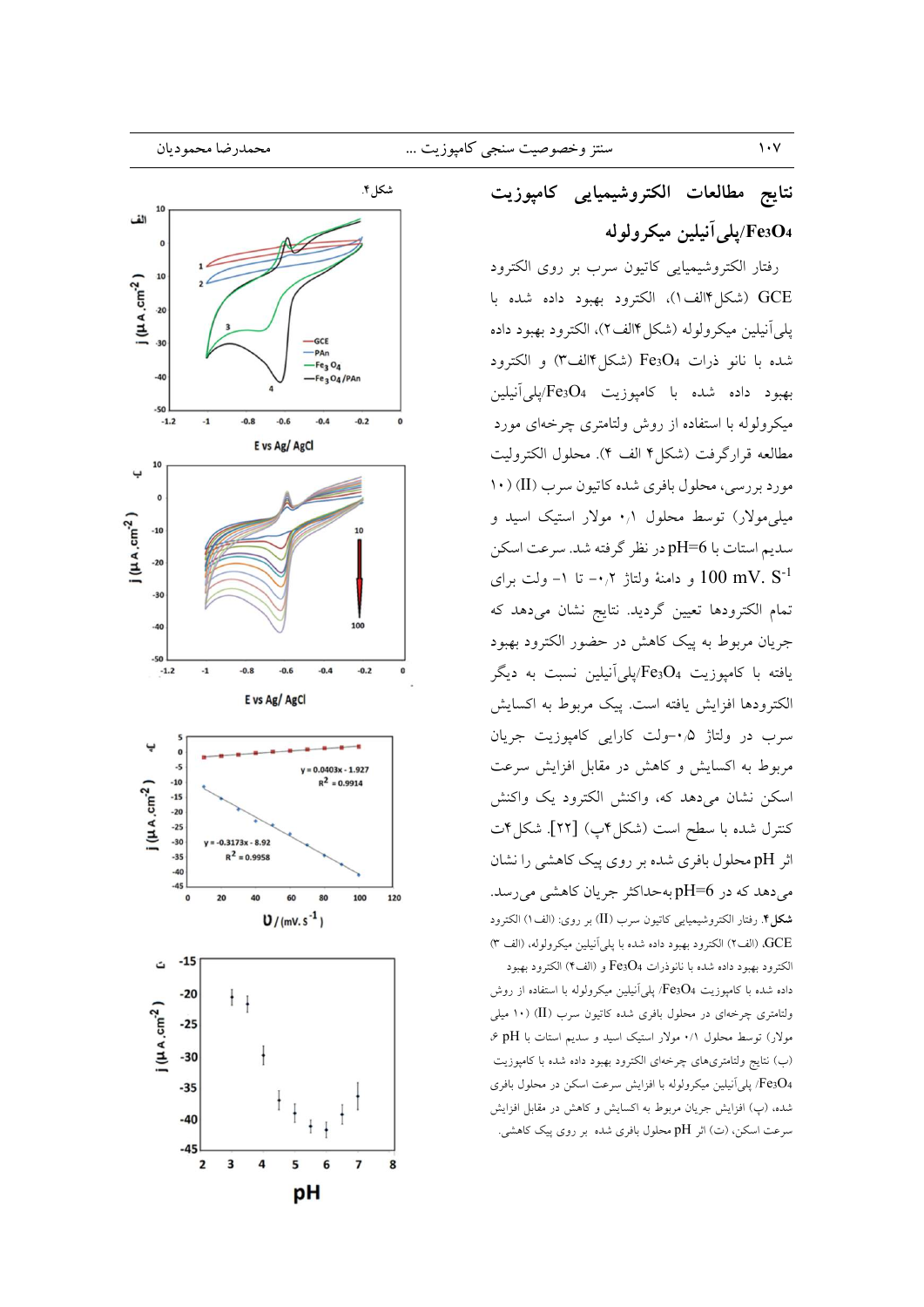میکرولوله و(ث) نمودارهای Z در مقابل  $\log\,f$  الکترودهای بهبود یافته که در محلول الکترولیت ۱۰ میلی مولار کاتیون سرب (II) بافری شده با pH=6 استیک اسید /سدیم استات خصوصيتهاى الكتروشيميايي الكترود GCE بهبود يافته با: يلي آنيلين (شكل هالف)، نانو ذرات Fe3O4 (شکل۵ب) و کامپوزیت Fe3O4/پلیآنیلین میکرولوله (شکل۵پ) با استفاده از روش طیف سنجی امپدانس مورد مطالعه قرار گرفت. شکل ۵ نمودارهای نایکویست و مدار معادل الكترودهاى بهبود يافته كه در محلول الکترولیت (١٠ میلی مولار) کاتیون سرب (II) در محلول بافري شده با pH=6 استيک اسيد/سديم استات را نشان میدهد. در مدارهای معادل  $R_1$  مربوط به  $R_3$  مقاومت محلول بوده و این در حالی است که  $R_2$  و مربوط به مقاومت الكتريكي يلي أنيلين ميكرولوله بوده که بهترتیب مقاومتی است که در مقابل عبور یونها از پليمر و مقاومت قطبش (پلاريزاسيون) مربوط بهناحيهٔ اتصال پلي آنيلين با سطح الكترود GCE ميباشد [٢٣]. با اضافه شدن نانوذرات Fe3O4 مقاومت الكتريكي افزايش يافته و تأثير آن بهويژه در R3 ديده مي شود. مشاهدهٔ خط مستقیم با زاویهٔ ۴۵ درجه در نمودار نايكويست الكترودهاى بهبود داده شده نشان دهنده عنصر واربرگ (W) می باشد که تأیید کنندهٔ یک فرایند ديفيوژن (انتشار) از محلول بهسمت الكترود مي باشد. از طرفي افزوده شدن Fe3O4 نه تنها در خواص خازني اثر داشته و منجر به تغییر نوع خازن<sub>ی</sub> (C) به شبهخازن<sub>ی</sub> (Q) می گردد، بلکه در نهایت منجر به تغییر مدار معادل می گردد. برای درک بهتر مدارهای معادل، نمودار فاز در مقابل تغییرات فرکانس آورده شده است (شکل۵ت). مقايسة نمودارها بهخوبي نشان دهندة كاهش مقاومت در مقابل انتقال بار در حضور پلی آنیلین میکرولوله بوده و نتايج حاصل از مدار الكتريكي معادل نيز (جدول٢) این بهبود را تأیید میکند. تغییرات Q که مربوط بهخواص سطح و گونههای فعال بوده و از یکسو افزایش آن نشانگر افزایش سطح قابل دسترس بوده و



شكل0- خصوصيتهاى الكتروشيميايى الكترود GCE بهبود يافته با: (الف)پلي آنيلين، (ب) نانو ذرات Fe3O4 و (پ) كامپوزيت Fe3O4/ یلی آنیلین میکرولوله، نمودارهای نایکویست و مدار معادل (ت) نمودار نغيير زاوية فاز: نانو ذرات Fe3O4 و كاميوزيت Fe3O4/ يلي آنيلين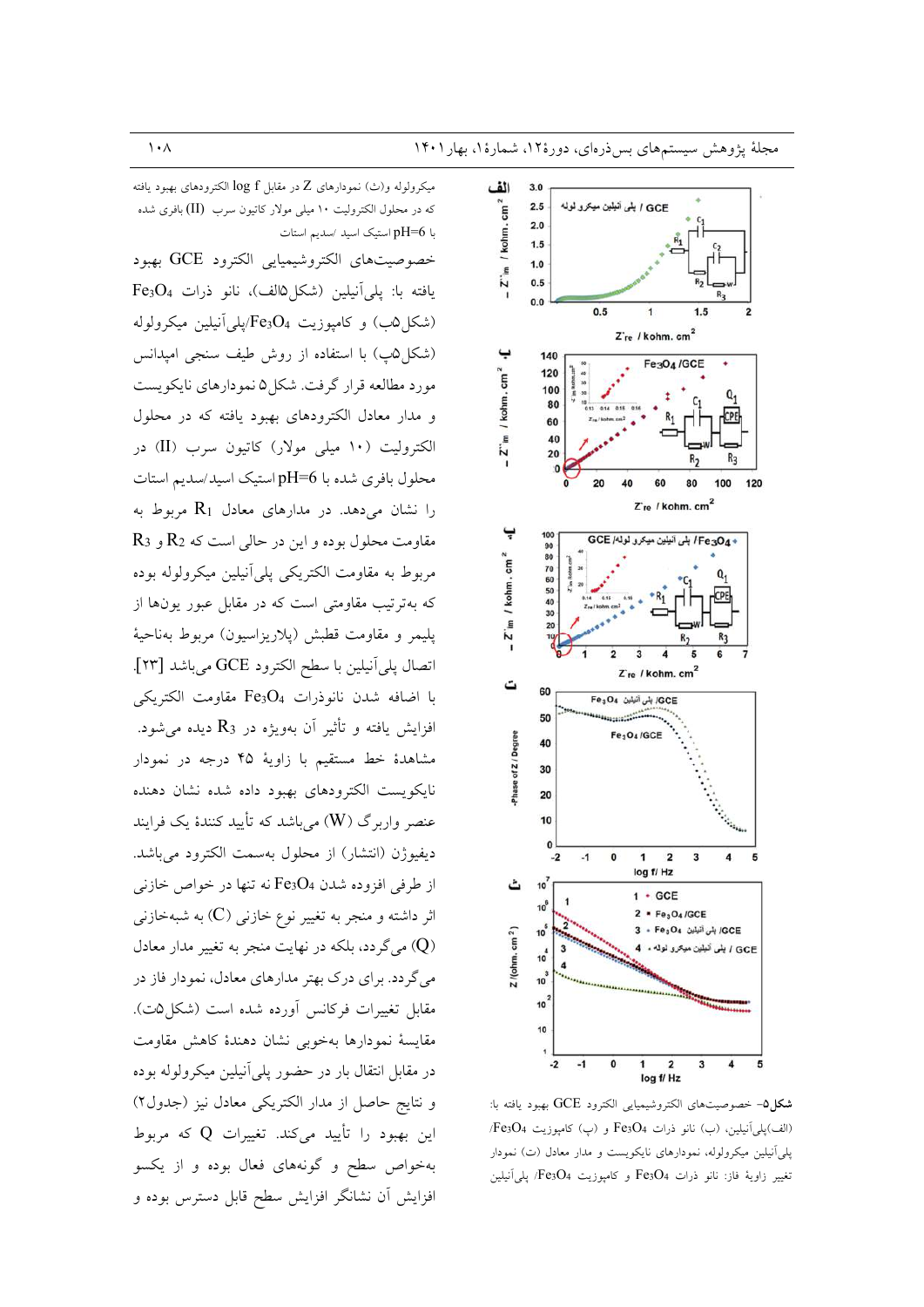| محمدرضا محموديان                               | سنتز وخصوصيت سنجي كامپوزيت …                                  |  |  |  |
|------------------------------------------------|---------------------------------------------------------------|--|--|--|
| شکل۶ نتایج حاصل از آمپرومتری حاصل از دیفرانسیل | <sub>،</sub> دیگر افزایش C که مربوط به خواص خازن <sub>ی</sub> |  |  |  |
| وال ماتامتری (DPV) ، انشان مرده دارد تحقیقات   | كترد GCE يورد بافته با كامينديت                               |  |  |  |

پالس ولتامتری (DPV) را نشان می۵هد. این تحقیقات بر روى عملكرد الكترود بهبود داده شده با كامپوزيت هFe3O4/ پلی آنیلین میکرولوله در دامنهٔ غلظتی ۰٫۵ تا ۵ نانو مولار از کاتیون سرب (II) در محلول بافری شده با pH=6 استیک اسید/سدیم استات انجام گردید. هر محلول با غلظت مشخص سه بار مورد سنجش أميرومتري قرار گرفت. شكل °ب خط كاليبراسيون با معادلهٔ خطی ('y= -1.452 x (µA.cm<sup>-2</sup>.nM<sup>-1</sup>  $\mu$ A.cm<sup>-2</sup>.nM<sup>-1</sup> و حساسيت R<sup>2</sup>=0.991 به R<sup>2</sup>=0.991 ۱٬۴۵۲ را مشخص می کند. حد تشخیص (LOD) و حد کمی (LOQ) با استفاده از روابط زیر محاسبه گردید  $[TY]$ 

 $LOD = 3S_B/b$  $(1)$  $LOO=$  $10S_R/b$  $(2)$ در معادلات ۱ و ۲ SB وb بهترتیب عبارتند از انحراف استاندارد محلول شاهد و شیب نمودار کالیبراسیون که در شکل <sup>ع</sup>ب) مشاهده میگردد. نتایج نشان می دهد که nM و LOQ بهترتيب برابر با nM ۰٫۰۲۷ و nM ۹۱+۰٫۰ می باشد.

در جهت بررسی میزان بازیابی الکترود بهبود داده شده با كاميوزيت Fe3O4/ يلي آنيلين ميكرولوله، سه غلظت متفاوت ۰٫۵٪ ه/او ۵۵ نانو مولار از کاتیون سرب (II) بهطور جداگانه با محلول بافری شده با pH=6 استیک اسید/سدیم استات به حجم رسانده شد و غلظت آنها چهار بار پیاپی با الکترود بهبود یافته با استفاده از روش DPV و خط کالیبراسیون مورد بررسی قرار گرفت. درصد بازیابی و انحراف استاندارد نسبی(RSD) در جدول٣ آورده شده است. جدول٣ کیفیت و قابلیت الکترود بهبود داده شده در تعیین غلظتهای مشخص را نشان می دهد. جهت بررسی پایداری الکترود بهبود یافته برای تشخیص سرب (II) از روش ولتامتری چرخهای در فاصلهٔ زمانی ۲۴ و ۴۸ ساعت و ۱۴ روز پس از آماده سازی الکترود استفاده شد. نتایج نشان داد

از سو ی در الکترود GCE بهبود یافته با کامپوزیت پلی آنیلین در اثر حضور پلی آنیلین میکرولوله $\text{Fe}_3\text{O}_4$ است، نشان دهندهٔ بهبود خواص الکتروشیمیایی مي باشد. در رابطه با الكترواكتيويليمرها و بهويژه پلی آنیلین، بهخوبی شناخته شده است که افزایش تأثیر بهسزایی در افزایش خواص خازنی داشته و همچنین، این مواد با دارا بودن حالتهای اکسایشی و کاهشی و در نتيجه امكان انجام واكنش اكسايش وكاهش، می تواند خواص یک شبهخازن را از خود نشان دهند. یک شبهخازن معمولاً مقدار بیشتری ظرفیت در هر گرم نسبت به خازن دو لايه الكتروشيميايي ذخيره مي كند، زيرا بخش عمدهاي از مواد (نه فقط لايه سطحي) واكنش نشان مىدهد [٢٣]. اين تأثير مثبت پليآنيلين میکرولوله درکامپوزیت با نانو ذرات Fe3O4 نیزمشاهده می گردد. نمودارهای باد (شکل۵ث) با نمایش تغییرات z در مقابل log f اثر هریک از اجزای ترکیب بر بهبود GCE و اثر أن برروي مقاومت الكتريكي را تأييد می نماید. کاهش مقاومت الکتریکی الکترودهای بهبود یافته تأثیر بهسزایی بر روی بازده و کارایی حسگر الکتروشیمیایی دارد.

 $\sqrt{4}$ 

جدول٢. نتايج حاصل از مدار الكتريكي معادل

|                                           | <b>GCE</b>                           | يلى أنيلين                    | نانوذرات                                | يلي آنيلين       |
|-------------------------------------------|--------------------------------------|-------------------------------|-----------------------------------------|------------------|
|                                           |                                      | ميكرولوله/                    | Fe <sub>3</sub> O <sub>4</sub>          | ميكرولوله/       |
|                                           |                                      | $Fe_{3}O_{4}$ نانوذرات        | /GCE                                    | $/$ GCE          |
|                                           |                                      | $/$ GCE                       |                                         |                  |
| $R_1(R_s)$<br>(Ohm.cm <sup>2</sup> )      | VA, A                                | ۷۶۸                           | V۶N                                     | VY, Y            |
| $R_2$ (Ohm.cm <sup>2</sup> )              | $1.9V \times 1.5$                    | $1.59 \times 1.5$             | $1/0$ $\uparrow$ $\times 1.$ $\uparrow$ | $1.1 \times 1.7$ |
| C <sub>1</sub><br>$(\mu F.cm^2)$          | $\cdot$ , $\cdot$ $\vee$             | ۳۴٫۳۰                         | ۱۹۶۰                                    | ۲۵٬۶۲            |
| $O_1/Y_2$<br>$(mOhm-1.sncm-$              | $\cdot$ , $\cdot$ . $\wedge$ $\cdot$ | ۳۳۴.                          | ۲۲۰,۰۰                                  |                  |
| $n_1$                                     | ۰٫۸۰۴                                | ۰٬۶۲۷                         | ۶۶۵.                                    |                  |
| $WY^{\circ}$<br>$/mSs^{1/2}cm^{-2}$       | $\overline{\phantom{a}}$             | $\cdot$ , $\gamma$ 98 $\cdot$ | ۱٫۰۲۱۶                                  | ۱٬۶۶۰            |
| $\mathbf{R}_3$<br>(Ohm.cm <sup>2</sup> )  | $1.9 \times 1.9$                     | $1.7 \times 1.7$              | $1.5\times1.5$                          | ۲۴۹٫۴            |
| C <sub>2</sub><br>$\mu$ F.cm <sup>2</sup> |                                      |                               |                                         | ۷۵۶.             |
|                                           |                                      |                               |                                         |                  |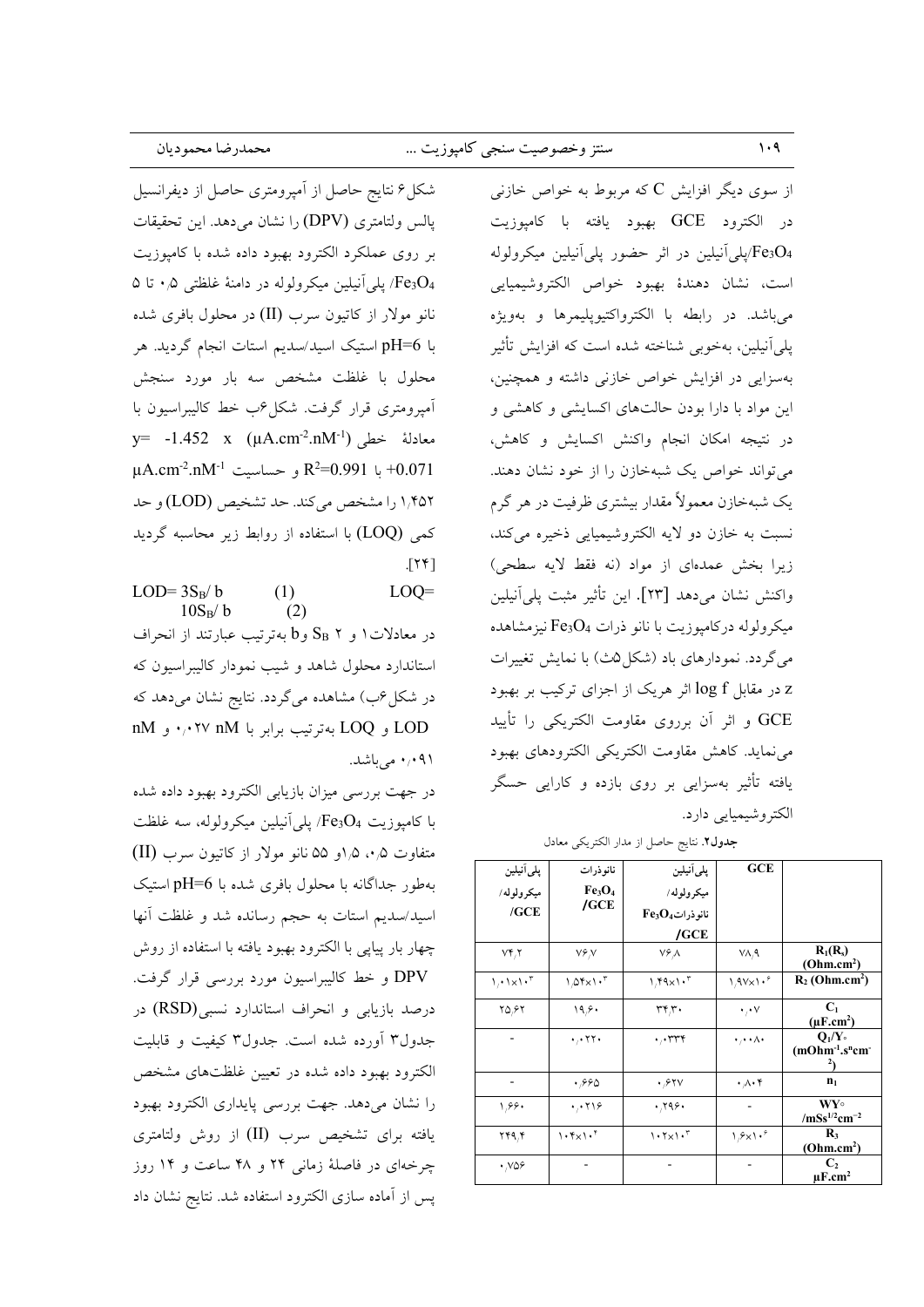که جریان مرتبط به پیک کاهشی سرب (II) فقط ٪۶٫۸ كاهش نشان مى دهد. اين نتيجه پايدارى الكترود بهبود یافته را تأیید میکند. جدول۴ مقایسهای از (LOD) کار حاضر با کارهای گزارش شده قبلی را نشان میدهد.



شكل ۶- (الف) آمپرومترى حاصل از ديفرانسيل پالس ولتامترى (DPV) بر روی عملکرد الکترود بهبود داده شده با کامپوزیت Fe3O4/ پلی آنیلین میکرولوله در دامنهٔ غلظتی ۰٫۵ تا ۵ نانو مولار از کاتیون سرب (II) در محلول بافری شده با pH=6 استیک اسید ⁄سدیم استات. (ب) خط كابيراسيون با معادلهٔ خطى

جدول٣. نتايج حاصل از بازيابي.

| ٣                             | ۲      |                                | شماره أزمايش                             |
|-------------------------------|--------|--------------------------------|------------------------------------------|
| 9V,60                         | ۱۰۱٬۶۳ | $9\lambda_i \cdot 1$           | درصد بازيابي                             |
| Y/VV                          | ۱٬۹۴   | $\mathsf{Y} \wedge \mathsf{A}$ | $RSD(N=4)$                               |
| $\mathfrak{r}_{\wedge}\wedge$ | ۱٬۵۲   | ٬۴۹                            | غلطت تعیین شده با<br>الكترود بهبود يافته |
| ۵                             | ۱,۵    | ۰۵                             | غلظت در نظر گرفته<br>شده                 |

جدول۴. مقایسهای از حد تشخیص (LOD) کار حاضر با کارهای گزارش شده قبلي.

| (nM)<br>$\sqrt{1-1 \cdot^{\dagger}}$<br>Fe <sub>3</sub> O <sub>4</sub> @PANI<br>$\lceil \text{var} \rceil$<br>۲۳۴.<br>Nanocomposite<br>Fe3O4/Bi2O3/<br>$\cdots$ $\cdots$<br>$\lbrack \mathsf{Y} \mathsf{S} \rbrack$<br>١<br>$C_3N_4$<br>Fe <sub>3</sub> O <sub>4</sub> @PDA@M<br>$[\forall \forall]$<br>.14<br>٢٨-٧٢۴.<br>nO <sub>2</sub><br>Shuttle-like<br>$\lceil \mathsf{Y} \mathsf{A} \rceil$<br>$\cdot \wedge$<br>$.17 - 1$<br>$Fe2O3$ NPs/GCE<br>Nafion, carbon<br>$1-\tilde{r}$<br>[Y4]<br>١<br>nanotubes /<br>benzo-18-crown-<br>6/GE<br>Fe <sub>3</sub> O <sub>4</sub> /PPy<br>$\lceil r \cdot \rceil$<br>$\cdot - \Delta$<br>$\cdot$ , $\cdot$ ۴۵<br>NBs/Gc<br>Poly(Phenol/red/<br>$\lceil r \sqrt{r} \rceil$<br>$0 - 0 \cdot \cdot$<br>۲<br>GCE<br>Carbon<br>$\lceil \mathsf{r} \mathsf{r} \rceil$<br>$10 - A \cdots$<br>١<br><b>Nanotubes</b><br>/Ionophore/ GCE<br>$1. - 1.$<br>$Pb^{2+}$ selective<br>$[\mathsf{r}\mathsf{r}]$<br>VV <sub>۶</sub><br>electrodes based<br>on PAAO<br>Microparticles<br>PPy NPs<br>$\lceil \mathbf{r} \mathbf{r} \rceil$<br>$\cdots$ - $\circ$<br>۵۵<br>PVA/chitosan-<br>$\lceil r \circ \rceil$<br>$\cdot$ , $\cdot$<br>$Y_A - YY$<br>TRG/GCE<br>$\cdot$ , $\cdot$ $\vee\uparrow$<br>$\cdot$ 0-0<br>کار<br>كاميوزيت<br>Fe3O4/يلي آنيلين<br>حاضر<br>ميكرولوله/GCE | نوع الكترود | LOD  | گستره خطي | مرجع |
|----------------------------------------------------------------------------------------------------------------------------------------------------------------------------------------------------------------------------------------------------------------------------------------------------------------------------------------------------------------------------------------------------------------------------------------------------------------------------------------------------------------------------------------------------------------------------------------------------------------------------------------------------------------------------------------------------------------------------------------------------------------------------------------------------------------------------------------------------------------------------------------------------------------------------------------------------------------------------------------------------------------------------------------------------------------------------------------------------------------------------------------------------------------------------------------------------------------------------------------------------------------------------------------------------------------|-------------|------|-----------|------|
|                                                                                                                                                                                                                                                                                                                                                                                                                                                                                                                                                                                                                                                                                                                                                                                                                                                                                                                                                                                                                                                                                                                                                                                                                                                                                                                |             | (nM) |           |      |
|                                                                                                                                                                                                                                                                                                                                                                                                                                                                                                                                                                                                                                                                                                                                                                                                                                                                                                                                                                                                                                                                                                                                                                                                                                                                                                                |             |      |           |      |
|                                                                                                                                                                                                                                                                                                                                                                                                                                                                                                                                                                                                                                                                                                                                                                                                                                                                                                                                                                                                                                                                                                                                                                                                                                                                                                                |             |      |           |      |
|                                                                                                                                                                                                                                                                                                                                                                                                                                                                                                                                                                                                                                                                                                                                                                                                                                                                                                                                                                                                                                                                                                                                                                                                                                                                                                                |             |      |           |      |
|                                                                                                                                                                                                                                                                                                                                                                                                                                                                                                                                                                                                                                                                                                                                                                                                                                                                                                                                                                                                                                                                                                                                                                                                                                                                                                                |             |      |           |      |
|                                                                                                                                                                                                                                                                                                                                                                                                                                                                                                                                                                                                                                                                                                                                                                                                                                                                                                                                                                                                                                                                                                                                                                                                                                                                                                                |             |      |           |      |
|                                                                                                                                                                                                                                                                                                                                                                                                                                                                                                                                                                                                                                                                                                                                                                                                                                                                                                                                                                                                                                                                                                                                                                                                                                                                                                                |             |      |           |      |
|                                                                                                                                                                                                                                                                                                                                                                                                                                                                                                                                                                                                                                                                                                                                                                                                                                                                                                                                                                                                                                                                                                                                                                                                                                                                                                                |             |      |           |      |
|                                                                                                                                                                                                                                                                                                                                                                                                                                                                                                                                                                                                                                                                                                                                                                                                                                                                                                                                                                                                                                                                                                                                                                                                                                                                                                                |             |      |           |      |
|                                                                                                                                                                                                                                                                                                                                                                                                                                                                                                                                                                                                                                                                                                                                                                                                                                                                                                                                                                                                                                                                                                                                                                                                                                                                                                                |             |      |           |      |
|                                                                                                                                                                                                                                                                                                                                                                                                                                                                                                                                                                                                                                                                                                                                                                                                                                                                                                                                                                                                                                                                                                                                                                                                                                                                                                                |             |      |           |      |
|                                                                                                                                                                                                                                                                                                                                                                                                                                                                                                                                                                                                                                                                                                                                                                                                                                                                                                                                                                                                                                                                                                                                                                                                                                                                                                                |             |      |           |      |
|                                                                                                                                                                                                                                                                                                                                                                                                                                                                                                                                                                                                                                                                                                                                                                                                                                                                                                                                                                                                                                                                                                                                                                                                                                                                                                                |             |      |           |      |
|                                                                                                                                                                                                                                                                                                                                                                                                                                                                                                                                                                                                                                                                                                                                                                                                                                                                                                                                                                                                                                                                                                                                                                                                                                                                                                                |             |      |           |      |
|                                                                                                                                                                                                                                                                                                                                                                                                                                                                                                                                                                                                                                                                                                                                                                                                                                                                                                                                                                                                                                                                                                                                                                                                                                                                                                                |             |      |           |      |
|                                                                                                                                                                                                                                                                                                                                                                                                                                                                                                                                                                                                                                                                                                                                                                                                                                                                                                                                                                                                                                                                                                                                                                                                                                                                                                                |             |      |           |      |
|                                                                                                                                                                                                                                                                                                                                                                                                                                                                                                                                                                                                                                                                                                                                                                                                                                                                                                                                                                                                                                                                                                                                                                                                                                                                                                                |             |      |           |      |
|                                                                                                                                                                                                                                                                                                                                                                                                                                                                                                                                                                                                                                                                                                                                                                                                                                                                                                                                                                                                                                                                                                                                                                                                                                                                                                                |             |      |           |      |
|                                                                                                                                                                                                                                                                                                                                                                                                                                                                                                                                                                                                                                                                                                                                                                                                                                                                                                                                                                                                                                                                                                                                                                                                                                                                                                                |             |      |           |      |
|                                                                                                                                                                                                                                                                                                                                                                                                                                                                                                                                                                                                                                                                                                                                                                                                                                                                                                                                                                                                                                                                                                                                                                                                                                                                                                                |             |      |           |      |
|                                                                                                                                                                                                                                                                                                                                                                                                                                                                                                                                                                                                                                                                                                                                                                                                                                                                                                                                                                                                                                                                                                                                                                                                                                                                                                                |             |      |           |      |
|                                                                                                                                                                                                                                                                                                                                                                                                                                                                                                                                                                                                                                                                                                                                                                                                                                                                                                                                                                                                                                                                                                                                                                                                                                                                                                                |             |      |           |      |
|                                                                                                                                                                                                                                                                                                                                                                                                                                                                                                                                                                                                                                                                                                                                                                                                                                                                                                                                                                                                                                                                                                                                                                                                                                                                                                                |             |      |           |      |
|                                                                                                                                                                                                                                                                                                                                                                                                                                                                                                                                                                                                                                                                                                                                                                                                                                                                                                                                                                                                                                                                                                                                                                                                                                                                                                                |             |      |           |      |
|                                                                                                                                                                                                                                                                                                                                                                                                                                                                                                                                                                                                                                                                                                                                                                                                                                                                                                                                                                                                                                                                                                                                                                                                                                                                                                                |             |      |           |      |
|                                                                                                                                                                                                                                                                                                                                                                                                                                                                                                                                                                                                                                                                                                                                                                                                                                                                                                                                                                                                                                                                                                                                                                                                                                                                                                                |             |      |           |      |
|                                                                                                                                                                                                                                                                                                                                                                                                                                                                                                                                                                                                                                                                                                                                                                                                                                                                                                                                                                                                                                                                                                                                                                                                                                                                                                                |             |      |           |      |
|                                                                                                                                                                                                                                                                                                                                                                                                                                                                                                                                                                                                                                                                                                                                                                                                                                                                                                                                                                                                                                                                                                                                                                                                                                                                                                                |             |      |           |      |
|                                                                                                                                                                                                                                                                                                                                                                                                                                                                                                                                                                                                                                                                                                                                                                                                                                                                                                                                                                                                                                                                                                                                                                                                                                                                                                                |             |      |           |      |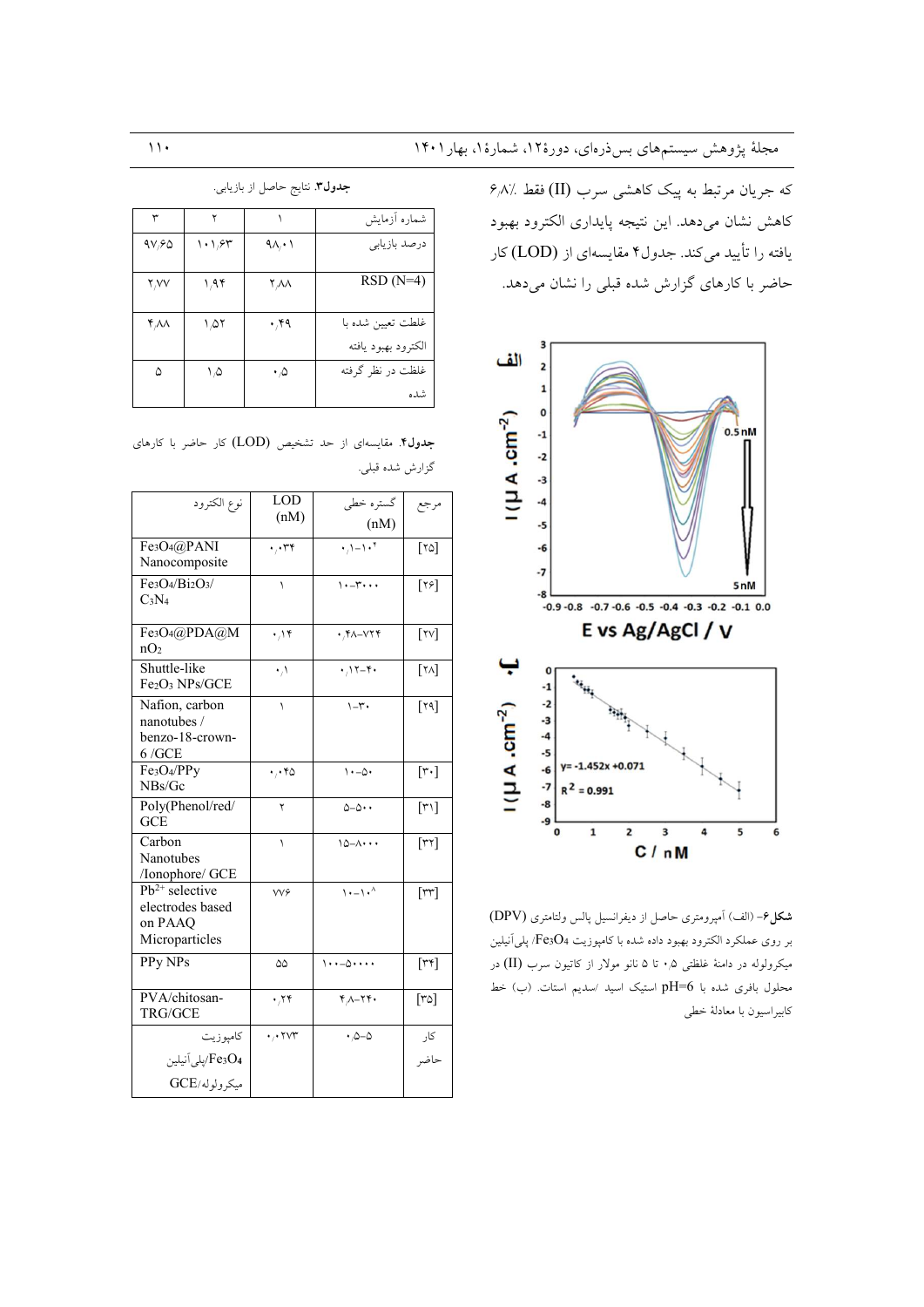| سنتز وخصوصیت سنجی کامپوزیت … |  |  |
|------------------------------|--|--|
|                              |  |  |

غلظت قابل قبول ۱۵ برابری بود، کاتیون سرب (II) از ديگر كاتبونها را تشخيص دهد.

## نتىحەگىرى

در اين پژوهش، كامپوزيت Fe3O4/پليآنيلين میکرولوله سنتز شد و قابلیت آن جهت بهبود الکترود شیشه کربنی (GCE) برای تشخیص و تعیین غلظت سرب (II) مورد بررسی قرار گرفت. نتایج حاصل از طیف سنجی امپدانس و ولتامتری چرخهای بهترتیب کاهش مقاوت و افزایش جریان پیک کاهشی کاتیون سرب بر روی سطح الکترود را نشان داد. از طرف دیگر بر طبق نتايج امپدانس، حضور ميكرولولههاى آنيلين .<br>تأثیر چشمگیری بر افزایش هدایت الکتریکی و سطح .<br>قابل دسترس نشان داد. نتایج حاصل از این پژوهش یک انتخاب پذیری قابل قبول در جهت تشخیص کاتیون سرب در حضور کاتیونهای دیگر را برای الكترود بهبود يافته، نشان داد. حد تشخيص الكترود بهبود یافته با کامپوزیت Fe3O4/پلیآنیلین میکرولوله قابل رقابت با الکترودهای گزارش شده قبلی می باشد.

مرجعها

[1] J. aBriffa, E. Sinagra, R. Blunde Heavy metal pollution in the environment and their toxicological effects on humansm, heliyon, e04691  $(2020)$ https//: 6 doi.org/10.1016/j.heliyon.2020.e04691

[2] M. Durkalec, J. Szkoda, R. Kolacz, S. Opalinski, A. Nawrocka, J. Zmudzki, Bioaccumulation of Lead, Cadmium and Mercury in Roe Deer and Wild Boars from Areas with Different Levels of Toxic Metal International Journal Pollution,  $\sigma$ f Environmental Research 9 (2006) 205-212. https://doi: 10.22059/ijer.2015.890

[3] S.A. Asher, A.C. Sharma, A.V. Goponenko, M.M. Ward, Photonic crystal aqueous metal cation sensing materials, Analytical Chemistry 75 (2003)1676-.1681 https://doi: 10.1021/ac026328n

|  |  |  |  |  | <b>جدول۵</b> حداكثر نسبت غلظت قابل تحمل |
|--|--|--|--|--|-----------------------------------------|
|--|--|--|--|--|-----------------------------------------|

| حداكثر نسبت غلظت قابل تحمل | كاتيون               |
|----------------------------|----------------------|
| ۴.                         | $Bi^{3+}$            |
| ۴.                         | $Hg^{2+}$            |
| ۵۰                         | $Cu2+$               |
| ۵۰                         | $Ag+$                |
| ۴.                         | $Zn^{2+}$            |
| ۵۰                         | $Fe3+$               |
| ۵۰                         | $Cr^{2+}$            |
| ۴.                         | $\overline{Ni^{2+}}$ |
| ۱۵                         | $Cd^{2+}$            |

نتایج نشان می دهد که در سال های اخیر تلاش شده با استفاده از PAn و C3N4 و C3N4 به حداکثر کارایی دست یافت. در کار حاضر، استفاده از میکرولولههای يلي أنيلين نه تنها توانسته سطح قابل دسترس را افزايش دهد، بلكه هدايت الكتريكي را نيز افزايش دهد كه بهترتیب مزیتی است که نسبت به کامپوزیت پلی آنیلین Fe3O4 [٢٥] از لحاظ سطح در دسترس و نسبت به  $[79]$ و C3N2 و MnO2 در مرجعههای  $[79]$ و از لحاظ هدايت الكتريكي دارد.

انتخاب پذیری و اثر دیگر کاتیونهای تداخل کننده بر روی تشخیص ۵ میکرومولار کاتیون سرب (II) مورد مطالعه قرار گرفت. نتايج حاصل انتخاب پذيري بالاي  $Ag^+, Cu^{2+},$  الکترود بهبود یافته در حضور کاتیونهای را نشان ( $Cd^{2+}$ ,  $Hg^{2+}$ ,  $Bi^{3+}$ ,  $Ni^{2+}$ ,  $Cr^{2+}$ ,  $Fe^{3+}$ ,  $Zn^{2+}$ داد. حداكثر نسبت غلظت قابل تحمل از هر كاتيون در جدول۵ نشان داده شده است. نتایج نشان داد که الکترود قادر است حتی در حضور ۴۰ یا ۵۰ برابری غلظت کاتبو نهای تداخل کننده بهجز  $\operatorname{Cd^{2+}}$  که حداکثر

 $111$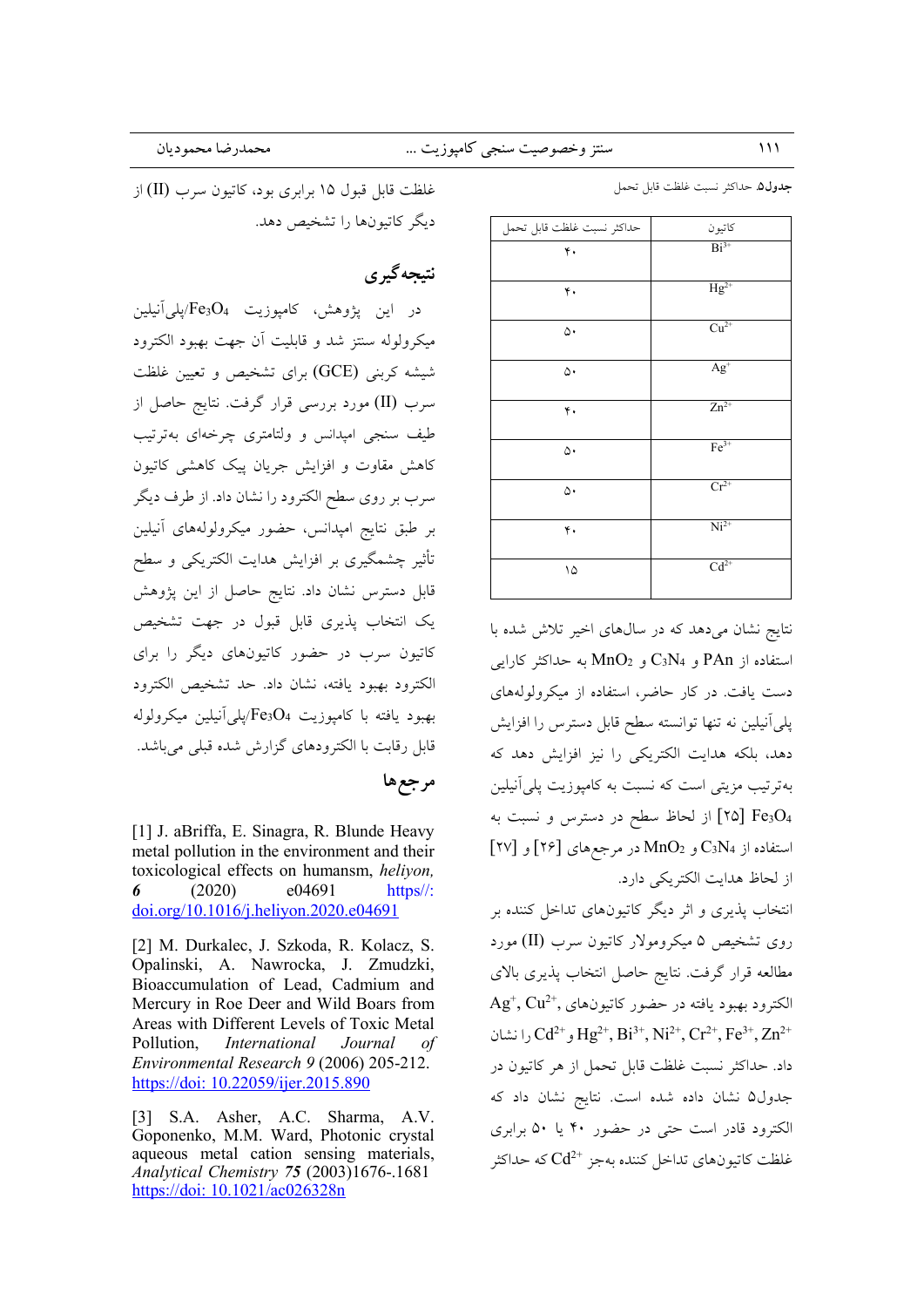*Sources 196* (2011) 1–12 https://doi:10.1016/j.jpowsour.2010.06.084

[12] M. Brand, I. Eshkenazi, E. Kirowa-Eisner, The Silver Electrode in Square-Wave Anodic Stripping Voltammetry. Determination of  $Pb^{2+}$  without Removal of Oxygen, *Analytical Chemistry 69* (1997) 4660-4664.

https://doi.org/10.1021/ac970420f.

[13] E. Kirowa-Eisner, M. Brand, D. Tzur, Determination of sub-nanomolar concentrations of lead by anodic-stripping voltammetry at the silver electrode*, Analytica Chimica Acta 385* (1999) 325- 335. https://doi.org/10.1016/S0003-2670 (98) 00663-1

[14] Y. Yang, Y. You, Y. Liu, Z. Yang, A lead (II) sensor based on a glassy carbon electrode modified with  $Fe<sub>3</sub>O<sub>4</sub>$  nanospheres and carbon nanotubes, *Microchim. Acta*, *180* (2013) 379-385. *10.1007/s00604-013-0940- 8*

[15] M.R. Mahmoudian, Y. Alias, W.J. Basirun, Pei Meng Woi, M. Sookhakian, Farid Jamali-Sheini, Synthesis and characterization of Fe<sub>3</sub>O<sub>4</sub> rose like and spherical/reduced graphene oxide nanosheet composites for lead (II) sensor, *Electrochim. Acta*, *169* (2015) 126-133. https://doi.org/10.1016/j.electacta.2015.04. 050

[16] M.R. Mahmoudian, W.J. Basirun, Y. Alias, M. Ebadi, Preparation of ultra-thin polypyrrole nanosheets decorated with Ag nanoparticles and their application in hydrogen peroxide detection, *Electrochim. Acta 72* (2012) 46-52. https://doi.org/10.1016/j.electacta.2012.03. 144

[17] G. Chang, Y. Luo, W. Lu, X. Qin, A.M. Asiri, A.O. Al-Youbi, X. Sun, Ag@poly(mphenylenediamine)-Ag core-shell nanoparticles: One-step preparation, characterization, and their application for H2O2 detection, *Catalysis Science & Technology 1* (2011) 1393. https://doi: 10.1039/C1CY00212K

[4] C.F. Harrington, R. Clough, L.R. Drennan-Harris, S.J. Hill, J.F. Tyson, Atomic spectrometry update. Elemental speciation, *Journal of Analytical Atomic Spectrometry 26* (2011) 1561-1595. https://doi.org/10.1039/C1JA90030G

 [5] Y. Zhang, S.B. Adeloju, Coupling of non-selective adsorption with selective elution for novel in-line separation and detection of cadmium by vapour generation atomic absorption spectrometry, *Talanta*, *137* (2015) 148-157. https://doi:10.1016/j.talanta.2015.01.025

[6] D. Arunbabu, A. Sannigrahi, T. Jana, Photonic crystal hydrogel material for the sensing of toxic mercury ions  $(Hg^{2+})$  in water, *Soft Matter., 7* (2011) 2592-2599. https://doi.org/10.1039/C0SM01136C

[7] W. Hong, W.Li, X. Hu, B. Zhao, F. Zhang, D. Zhang, Highly sensitive colorimetric sensing for heavy metal ions by strong polyelectrolyte photonic hydrogels, *Journal of Materials Chemistry 21* (2011) 17193-17201.

https://doi.org/10.1039/C1JM12785C

[8] Z. Cai, J.T. Zhang, F. Xue, Z. Hong, D. Punihaole, S.A. Asher, 2D Photonic Crystal Protein Hydrogel Coulometer for Sensing Serum Albumin Ligand Binding, *Analytical Chemistry 86* (2014) 4840-4847. https://doi.org/10.1021/ac404134t

[9] E.A. Hutton, J.T. van Elteren, B. Ogorevc, M.R. Smyth, Validation of bismuth film electrode for determination of cobalt and cadmium in soil extracts using ICP-MS. *Talanta, 63* (2004) 849-855. https://doi: 10.1016/j.talanta.2003.12.038

[10] Y. Bonil, M. Brand , E. Kirowa-Eisner, *,* Determination of sub-mg l-1 concentrations of copper by anodic stripping voltammetry at the gold electrode, *Analytica Chimica Acta 387* (1999) 85-95.

[11] Y. Bonfil, M. Brand, E. Kirowa-Eisner, Characteristics of subtractive anodic stripping voltammetry of Pb and Cd at devices and electrodes, *Journal of Power*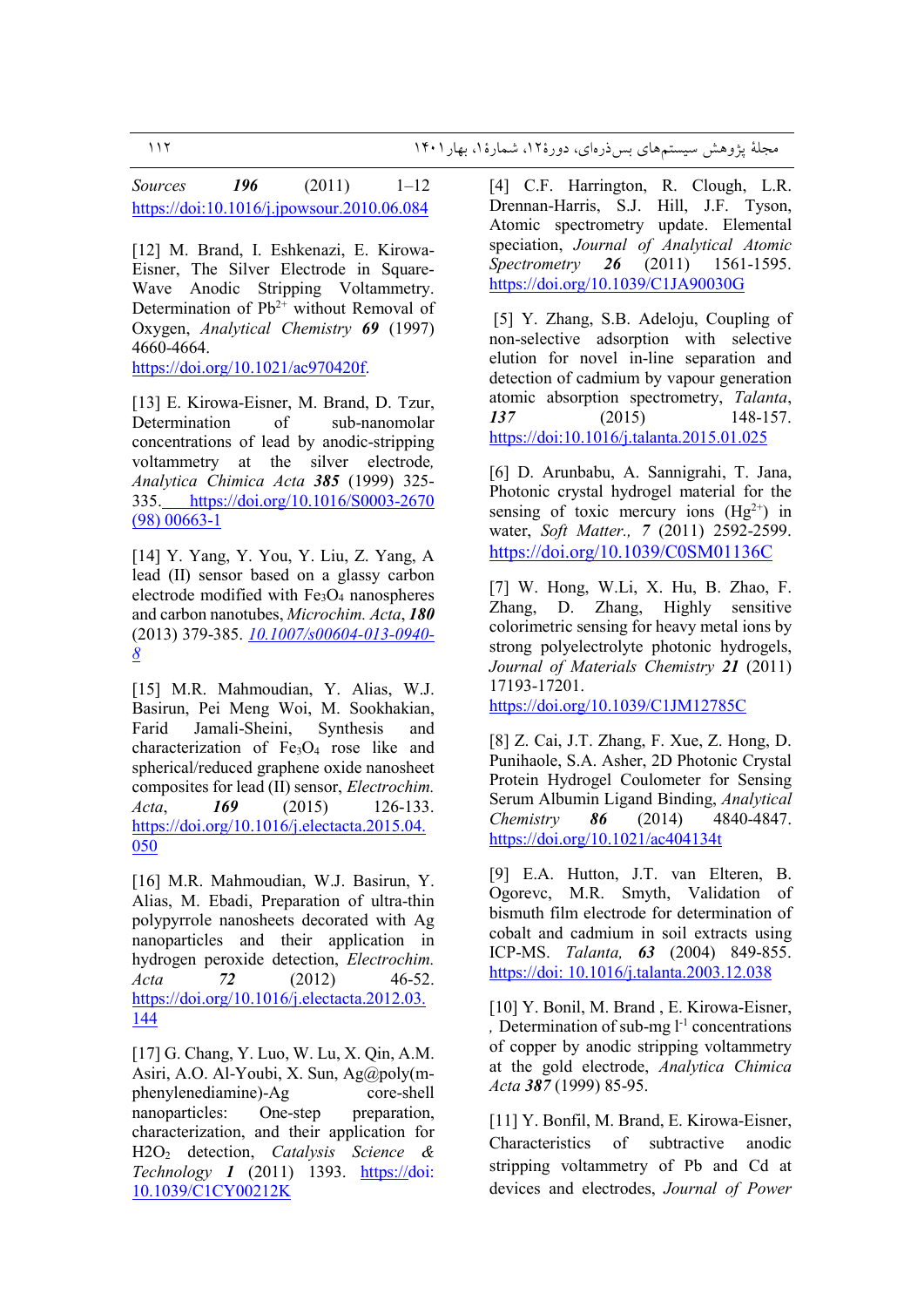[25] Y. Kong, T. Wu, D. Wu, Y. Zhang, Y. Wang, B. Du , Q. Wei , An electrochemical sensor based on  $Fe<sub>3</sub>O<sub>4</sub>(a)PANI$ nanocomposites for sensitive detection of  $Pb^{2+}$  and  $Cd^{2+}$ , *Analytical Methods* 10 (2018) 4784-4792.

https://doi.org/10.1039/C8AY01245H

[26] Y. Pu, Y. Wu, Z. Yu, L. Lu, X. Wang, Simultaneous determination of  $Cd^{2+}$  and  $Pb^{2+}$  by an electrochemical sensor based on  $Fe<sub>3</sub>O<sub>4</sub>/Bi<sub>2</sub>O<sub>3</sub>/C<sub>3</sub>N<sub>4</sub>$ 

nanocomposites, *Talanta Open*, *3* (2021) 100024 .

https://doi.org/10.1016/j.talo.2020.100024

[27] L. Wang, T. Lei, Z. Ren, X. Jiang, X. Yang, H. Bai, S. Wang,  $Fe<sub>3</sub>O<sub>4</sub>(a)PDA(a)MnO<sub>2</sub>$  core-shell nanocomposites for sensitive electrochemical detection of trace Pb(II) in water, *Journal of Electroanalytical Chemistry 864 (*2020) 114065 https://doi.org/10.1016/j.jelechem.2020.114 065

[28] P. Dai, Z. Yang, Sensor for lead (II) ion based on a glassy carbon electrode modified with double-stranded DNA and ferric oxide nanoparticles *Microchimica Acta 176* (2012) 109-115. https://doi.org/10.1007/s00604- 011-0702-4

[29] S. Anandhakumar, J. Mathiyarasu, Detection of lead (II) using an glassy carbon electrode modified with Nafion, carbon nanotubes and benzo-18-crown-6. *Microchimica Acta, 180* (2013) 1065–1071. https:// doi.org/10.1007/s00604-013-1022-7

[30] M.R. Mahmoudian, Y. Alias, W.J. Basirun, P.M. Woi, S. Baradaran, M. Sookhakian, Synthesis, characterization, and sensing applications of polypyrrole coated Fe3O4 nanostrip bundles, *Ceramics International 40* (2014) 9265-9272. https://doi:10.1016/j.ceramint.2014.01.148

[31] G. Yang, X. Qu, M. Shen, C. Wang, Q. Qu, X. Hu Electrochemical behavior of lead(II) at poly(phenol red) modified glassy carbon electrode, and its trace determination by differential pulse anodic stripping

[18] H.N. Lim, N.M. Huang, S.S. Lim, I. Harrison, C.H. Chia, Fabrication and characterization of graphene hydrogel via hydrothermal approach as a scaffold for preliminary study of cell growth, *International Journal of Nanomedicine 6* (2011) 1817-1823. https://doi: 10.2147/IJN.S23392..

[19] M.R. Mahmoudian, W. Jefrey Basirun, M. Sookhakian, Pei Meng Woi, Erfan Zalnezhad, Hassan Hazarkhani, Yatimah Alias, Synthesis and characterization of  $\alpha$ - $Fe<sub>2</sub>O<sub>3</sub>/polvaniline nanotube composite as$ electrochemical sensor for uric acid detection, *Advanced Powder Technology 30*  $(2019)$  384-392. https://doi.org/10.1016/j.apt.2018.11.015

[20] M.R. Mahmoudian, W.J. Basirun, P.M. Woi, H. Hazarkhani, Y.B. Alias, Voltammetric sensing of formaldehyde by using a nanocomposite prepared by reductive deposition of palladium and platinum on polypyrrole-coated nitrogendoped reduced graphene oxide, *Microchimica Acta 6* (2019) 4764-4776. https://doi.org/10.1007/s00604-019-3481-y

[21] S.Y. Park, M.S. Cho, H.J. Choi, Synthesis and electrical characteristics of polyaniline nanoparticles and their polymeric composite, *Current Applied Physics 4* (2004) 581–583. https://doi.org/10.1016/j.cap.2004.01.020

[22] C. Xiang, Y. Zou, L.X. Sun, F. Xu, Direct electrochemistry and electrocatalysis of cytochrome c immobilized on gold nanoparticles–chitosan–carbon

nanotubesmodified electrode, *Talanta, 74* (2007) 206–211. https://DOI: 10.1016/j.talanta.2007.05.050

[23] G.A. Snook, P. Kao, A.S. Best, Conducting-polymer-based supercapacitor devices and electrodes, *Journal of Power Sources 196* (2011) 1–12 https://doi:10.1016/j.jpowsour.2010.06.084

[24] I. Krull, M. Swartz, Determining limits of detection and quantitation, *LC–GC* **16** (1998) 922-924.